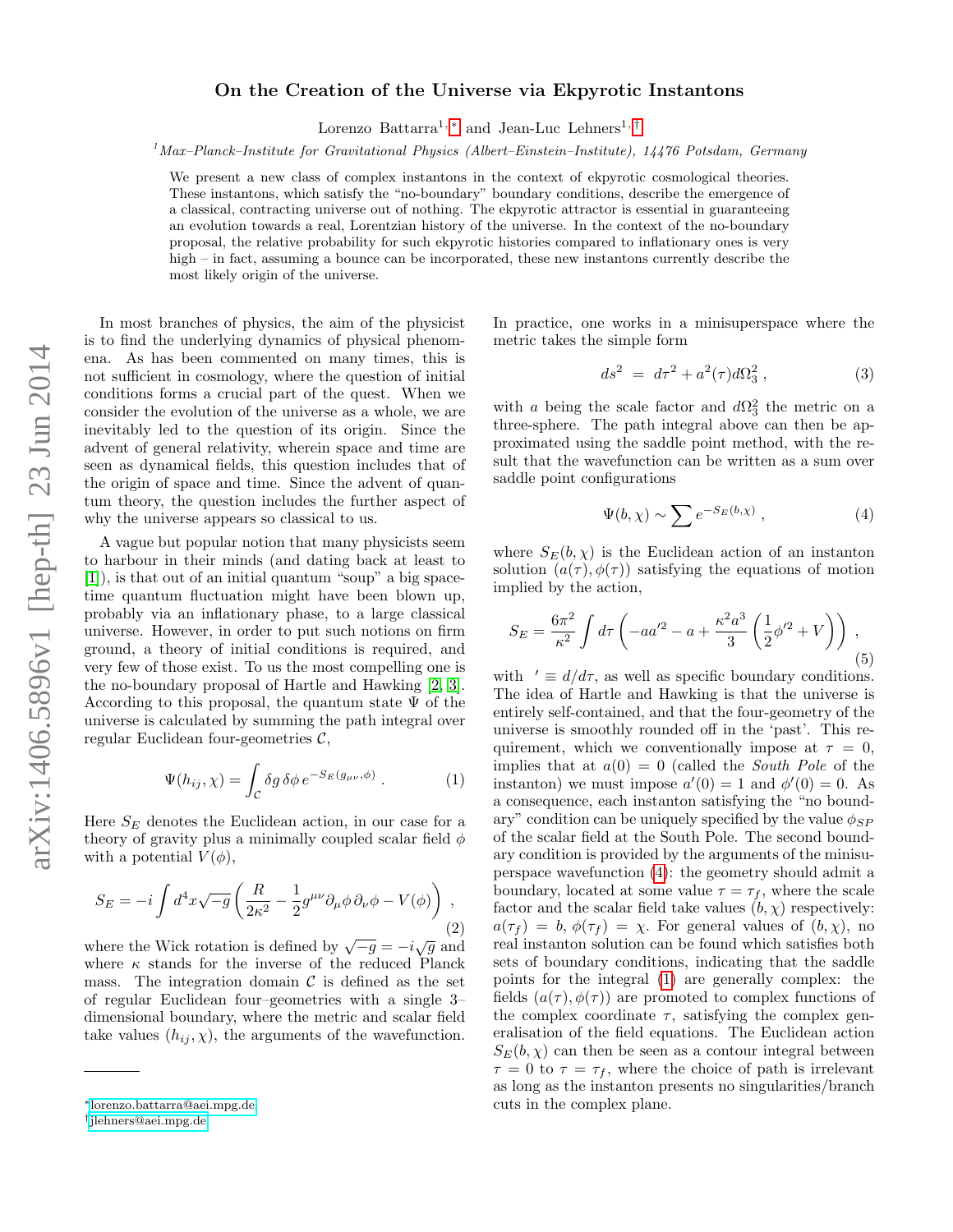In some regions of parameter space  $(b, \chi)$ , the wave function [\(4\)](#page-0-2) can be classical in the WKB sense, and describe a one parameter family of closed FRW classical histories which do not interfere and to which a definite probability can be assigned. As pointed out in [\[4\]](#page-4-3), a possibility for this to happen is the existence of a one parameter family of complex instantons, satisfying the boundary conditions for all the values of  $(b(t), \chi(t))$  corresponding to a real, classical history along an appropriate Lorentzian contour  $d\tau_f = \pm i dt$ , where  $t \in \mathbb{R}$  denotes ordinary physical time. This requires  $a(\tau)$  and  $\phi(\tau)$  to become approximately real on a vertical contour in the complex plane: as a consequence, along this contour only the imaginary part of the action [\(5\)](#page-0-4) keeps evolving, while the real part approaches a constant, and one can interpret  $\Psi^{\star}\Psi \sim e^{-2Re(S_E)}$  as the relative (unnormalised) probability for the associated history [\[3\]](#page-4-2).

So far, the no-boundary proposal has exclusively been studied in the context of inflation. There it was found that the inflationary attractor is crucial in allowing the appearance of classical histories [\[4,](#page-4-3) [5\]](#page-4-4). Moreover, it was discovered that a certain minimum amount of inflation is typically needed for classicality, implying a lower bound (of order a few) on the number of e-folds in order to obtain a classical universe. From these studies, Hartle, Hawking and Hertog (HHH) concluded that inflation is necessary in order to explain both the origin and the classicality of the universe [\[4,](#page-4-3) [5\]](#page-4-4).

In the present Letter we will consider ekpyrotic cosmological models, in which the potential is taken to be steep and negative,  $V = -V_0 e^{-c\kappa \phi}$  with  $V_0, c$  positive constants [\[6,](#page-4-5) [7\]](#page-4-6). Classically, such a potential leads to a phase of slow contraction, during which the standard cosmological puzzles (e.g. flatness and horizon problems) can be resolved. Moreover, simple extensions can lead to the amplification of scalar quantum fluctuations in order to produce classical density perturbations in agreement with (trustworthy) cosmic microwave background measurements [\[8–](#page-4-7)[13\]](#page-4-8). If such an ekpyrotic phase is followed by a bounce into a phase of radiation dominated expansion [\[14–](#page-4-9)[18\]](#page-4-10), then these models provide an interesting alternative cosmological history compared to the popular assumption of an early inflationary phase. Here, we will present a new class of ekpyrotic instantons, which satisfy the no-boundary conditions and lead to a real, Lorentzian ekpyrotic phase. As we will discuss, their properties are such that one is led to reconsider the implications of the no-boundary proposal for the origin of our universe.

The theory we study is given by the action

$$
S_E = -\int d^4x \sqrt{g} \left( \frac{R}{2\kappa^2} - \frac{1}{2} g^{\mu\nu} \partial_\mu \phi \, \partial_\nu \phi + V_0 e^{-c\kappa \phi} \right) . \tag{6}
$$

An important simplification comes from applying the field shifts/re-scalings

<span id="page-1-2"></span>
$$
\phi \equiv \kappa^{-1} \bar{\phi} + \Delta \phi \ , \quad g_{\mu\nu} \equiv \frac{e^{c\kappa \Delta \phi}}{\kappa^2 V_0} \bar{g}_{\mu\nu} \ , \tag{7}
$$



<span id="page-1-1"></span>Figure 1: The dark lines indicate the locus where the scale factor is real. To obtain the figure, we integrate along contours which are "L–shaped", i.e. composed of a vertical segment followed by an horizontal segment. For this particular example, we have taken  $\epsilon \equiv c^2/2 = 4$ ,  $\phi_{SP}^R = 0$ . The value  $\phi_{SP}^{I} = -1.481$  has been tuned to obtain a classical history, i.e. such that  $a_0$  in Eq. [\(9\)](#page-3-0) is real. The fractional behaviour in the scale factor (cf. Eq.  $(9)$ ) is responsible for the branch cut that is visible here and in Fig. [2](#page-1-0) to the right of  $\tau_{crunch}$ .



<span id="page-1-0"></span>Figure 2: Same as Fig. [1,](#page-1-1) but for the scalar field.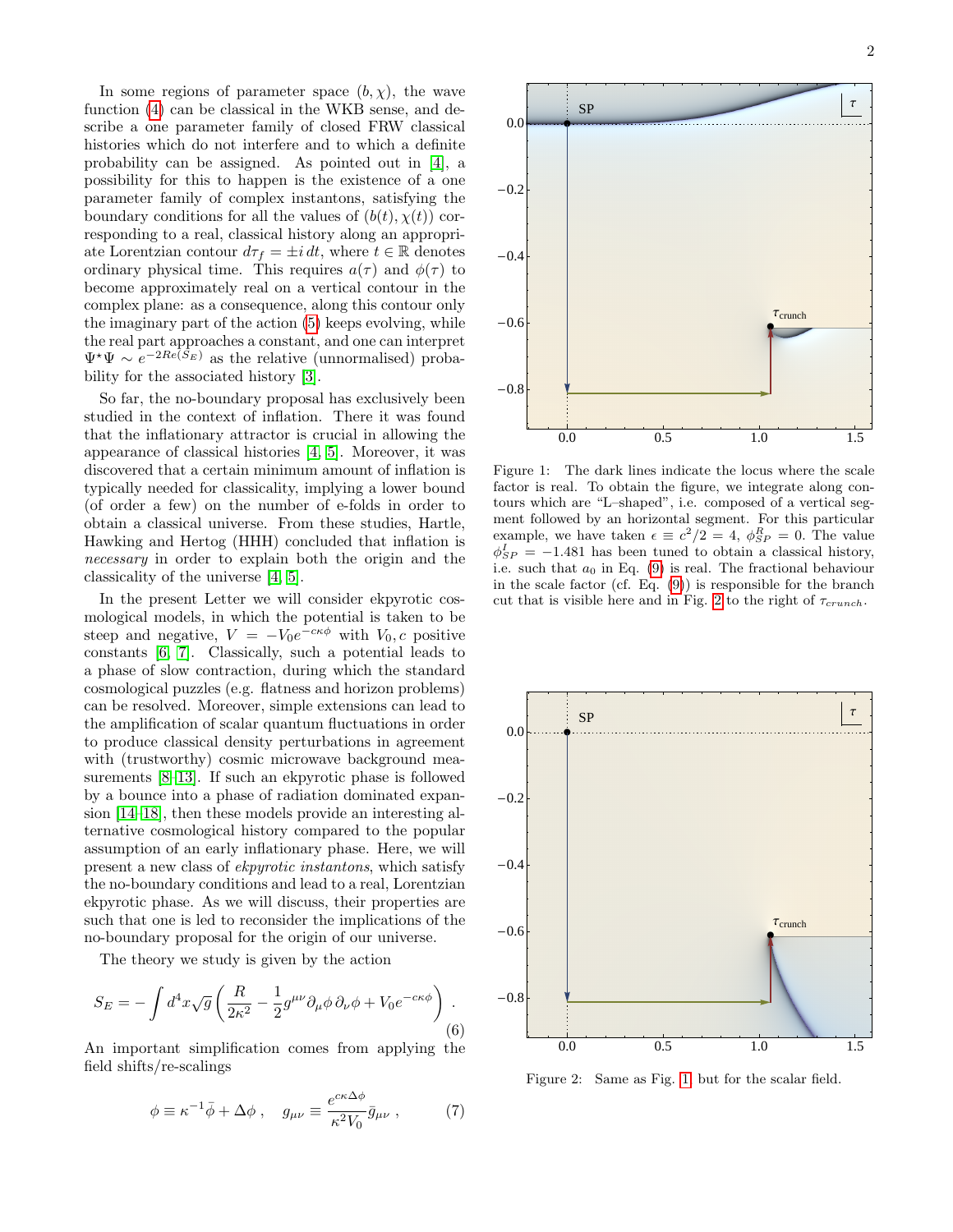

3



<span id="page-2-0"></span>Figure 3: This graph shows the real and imaginary parts of the scale factor for an example of an ekpyrotic instanton, along the integration contour depicted by three arrows in Figs. [1](#page-1-1) and [2](#page-1-0) (and using the same example). The first segment of the contour corresponds to a portion of flat Euclidean space, the second segment is fully complex while the last part corresponds to the phase of ekpyrotic contraction.



<span id="page-2-1"></span>Figure 4: Same as Fig. [3,](#page-2-0) for the scalar field. Along the third segment of the contour, the scalar field becomes real while rolling down the ekpyrotic potential.



<span id="page-2-2"></span>Figure 5: The scale factor and scalar field both become increasingly real as they decrease during the ekpyrotic phase. In this way a real, Lorentzian history of the universe is reached.

which lead to

<span id="page-2-3"></span>
$$
S_E = -\frac{e^{c\kappa\Delta\phi}}{\kappa^4 V_0} \int d^4x \sqrt{\bar{g}} \left(\frac{\bar{R}}{2} - \frac{1}{2}\bar{g}^{\mu\nu}\partial_\mu\bar{\phi}\partial_\nu\bar{\phi} + e^{-c\bar{\phi}}\right). \tag{8}
$$

Thus, if we can find an instanton solution with a particular value of  $\bar{\phi}_{SP}$ , we can transform it into a solution with  $\phi_{SP} = \bar{\phi}_{SP} + \Delta \phi$  using Eqs. [\(7\)](#page-1-2). This implies furthermore that all such instanton families will be functions of the steepness  $c$  of the potential alone. From now on, we will drop the overbars and work in the re-scaled theory.

As was mentioned above, it is highly non-trivial that a complex no-boundary instanton approaches a Lorentzian classical history on an appropriate vertical contour. In the context of inflation, it was found that the value of the scalar field at the South Pole  $\phi_{SP} = |\phi_{SP}|e^{i\theta}$ must be precisely tuned: for each value of the modulus  $|\phi_{SP}|$ , HHH numerically found (at most) one specific value of the angle  $\theta$  ensuring an approach to classicality. Moreover, having a dynamical attractor turned out to be essential [\[4\]](#page-4-3). In the ekpyrotic context, we will use a slightly different labelling of the instantons, as we will fix  $\phi_{SP}^R = 0$ , where we have now decomposed  $\phi_{SP} = \phi_{SP}^R + i\bar{\phi}_{SP}^I$  into its real and imaginary parts. As discussed above, Eqs. [\(7\)](#page-1-2) can then be used to find all other members of that family of instantons, where we must restrict  $\Delta \phi \in \mathbb{R}$  in order for all instantons to approach a real history. That is to say, all members of a given family have the same imaginary part  $\phi_{SP}^I$  of  $\phi_{SP}$ , which must be tuned to the right value in order to reach asymptotic classicality. Figs. [1](#page-1-1) - [2](#page-1-0) show two graphs of the complex  $\tau$  plane where we have integrated the equations of motion along contours starting at the origin (with noboundary initial conditions) and running first up/down the imaginary axis, and then out along the horizontal direction. The dark lines show the locus where the scale factor (Fig. [1\)](#page-1-1) and scalar field (Fig. [2\)](#page-1-0) are real. For the tuned value of  $\phi_{SP}^I$  used here, one can see that the lines of real scale factor and real scalar field asymptotically overlap while becoming vertical. Thus a classical history is reached, which, as we have not added any dynamics that could lead to a bounce, ends in a big crunch singularity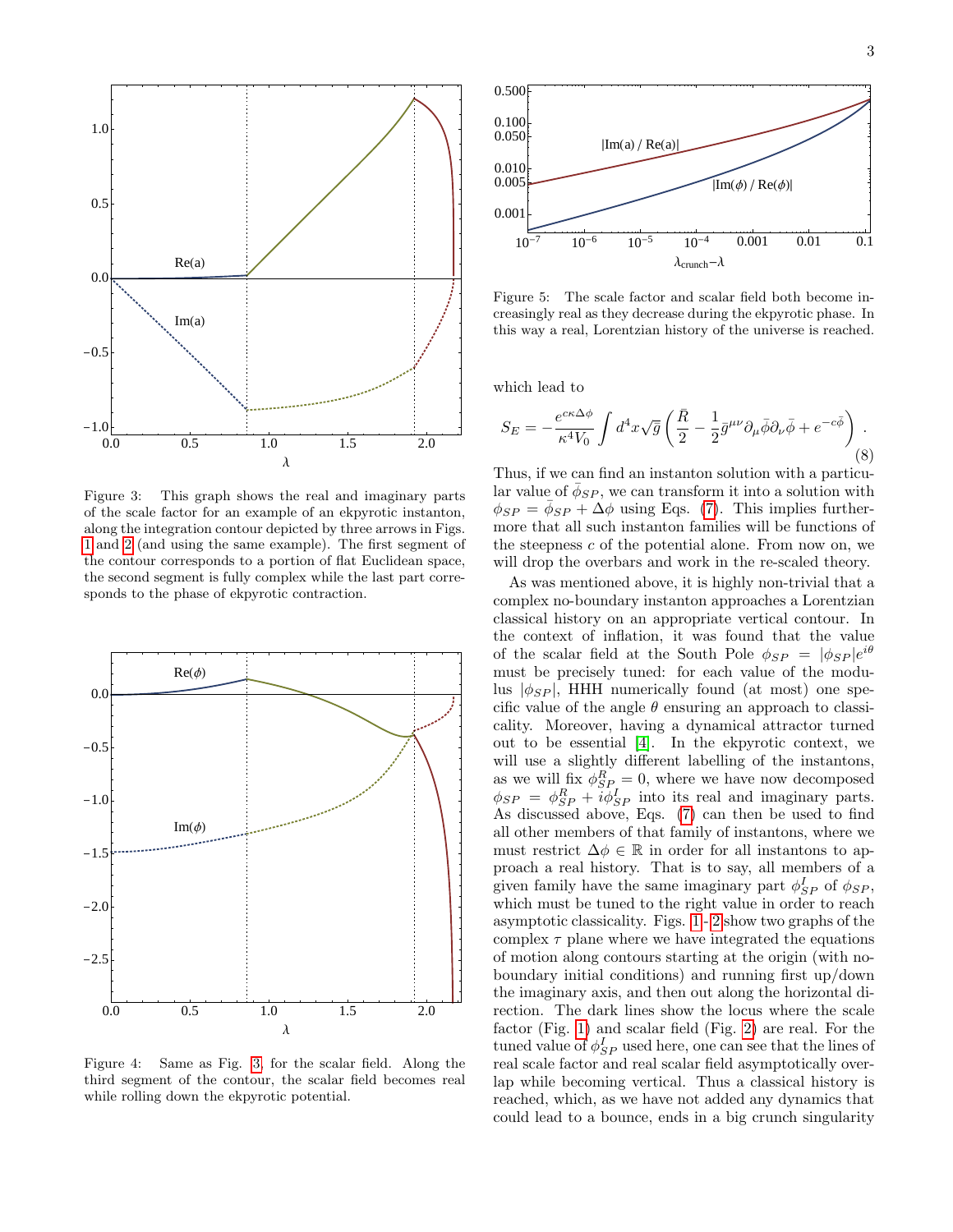

<span id="page-3-1"></span>Figure 6: Top: The imaginary part of the scalar field (at the South Pole) corresponding to classical histories, as a function of the fast-roll parameter  $\epsilon$ . Bottom: The real part of the Euclidean action as a function of  $\epsilon$ , once a classical history has been reached. Given that we take  $\phi_{SP}^{R} = 0$  for these examples, and thus  $|V(\phi_{SP}^{R})| = 1$ , this graph also corresponds to a depiction of  $s(\epsilon)$ .

at  $\tau_{crunch}$ .

In order to show what this instanton solution looks like, we depict the behaviour of the scale factor a and scalar field  $\phi$  in Figs. [3](#page-2-0) - [4](#page-2-1) along the contour drawn in Figs. [1](#page-1-1) - [2,](#page-1-0) where the contour is parameterised by a real parameter  $\lambda$ . The first segment of the contour runs vertically downwards from the origin ( $\tau = -i\lambda$ ), and, as can be seen from Fig. [3,](#page-2-0) for this part the scale factor  $a \propto i\lambda$ . This means that along this part, the metric is given by  $ds^2 \approx -d\lambda^2 - \lambda^2 d\Omega_3^2$ , i.e. the bottom of the instanton is a portion of (opposite-signature) Euclidean flat space. Along the next segment, running in the real  $\tau$ direction  $(d\tau = d\lambda)$ , the geometry is fully complex. The most interesting part is the third segment, which runs up vertically  $d\tau = id\lambda$  such that it reaches the location of the crunch  $\tau_{crunch} \equiv \tau_c$ . It is along this part, as the scalar field rolls down the ekpyrotic potential, that the geometry becomes real and Lorentzian. Fig. [5](#page-2-2) shows how classicality is reached in the approach of the crunch, as the instanton approaches a scaling solution,

<span id="page-3-0"></span>
$$
a(\tau) \approx a_0 \left(i(\tau - \tau_c)\right)^{\frac{1}{\epsilon}} \left(1 + \alpha_a \left(i(\tau - \tau_c)\right)^{1 - \frac{3}{\epsilon}}\right), \tag{9}
$$

$$
\phi(\tau) \approx \sqrt{\frac{2}{\epsilon}} \ln \left( \frac{\epsilon i (\tau - \tau_c)}{\sqrt{\epsilon - 3}} \right) + \alpha_{\phi} \left( i (\tau - \tau_c) \right)^{1 - \frac{3}{\epsilon}}, (10)
$$

where  $\epsilon \equiv c^2/2$  is the fast-roll parameter. The leading correction terms, which are proportional to  $\alpha_{a,\phi}$  and generally complex, are seen to die off as long as  $\epsilon > 3$ or, equivalently,  $c^2 > 6$ . This is a manifestation of the

ekpyrotic attractor mechanism [\[19\]](#page-4-11), which is crucial in reaching classicality. Incidentally, this also means that for potentials which are not steep enough, i.e. for  $\epsilon \leq 3$ , we cannot expect to find classical histories.

The presence of a classical history implies that the real part of the Euclidean action reaches a constant. One can now transform the present instanton using Eqs. [\(7\)](#page-1-2) to any desired value of  $\phi_{SP}^{R}$ . As can be seen from the rescaled action [\(8\)](#page-2-3) this has the effect of scaling the real part of the action by a factor  $\frac{V(0)}{V(\phi_{SP}^R)} = \frac{1}{|V(\phi_{SP}^R)|}$ . Thus, given that  $Re(S_E) < 0$  when  $\phi_{SP}^R = 0$ , values of the potential (at the origin  $V(\phi_{SP}^{R})$ ) that are smaller in magnitude will lead to higher probabilities. Note that the scaling with the potential is different in sign from the inflationary case, but similar in the sense that in both cases small values of the potential are preferred. In inflation this corresponds to a preference for a short inflationary phase, while in the ekpyrotic case a long phase of ekpyrotic contraction comes out as preferred. Further note that the semi-classical approximation should be reliable precisely for these preferred instantons, as their spacetime curvature is small.

We can now also look for similar instanton solutions at different values of c resp.  $\epsilon$ , setting again  $\phi_{SP}^R = 0$ . As discussed above, we expect such solutions to exist as long as  $\epsilon > 3$ , and our numerical studies support this ex-pectation. Fig. [6](#page-3-1) shows the value of  $\phi_{SP}^{I}$  and the (final) real part of the action, as functions of  $\epsilon$ . These instantons all have very similar features to the example that we discussed above. Note in particular that they have a significant imaginary part to  $\phi_{SP}$  and in this respect these instantons are quite different from the known de Sitter-like instantons, which typically only have a small imaginary part. The real part of the action (which we denote by  $s(\epsilon)$  at  $\phi_{SP}^{R} = 0$ ) is always negative. Reinserting the dependence on  $\phi_{SP}^{R}$ , we then find our final formula for the relative probability of these ekpyrotic histories:

$$
\Psi^{\star}\Psi \sim \text{Exp}\left[-2Re(S_E)\right] = \text{Exp}\left[\frac{-2s(\epsilon)}{|V(\phi_{SP}^R)|}\right].\tag{11}
$$

Thus, if a theory admits several distinct ekpyrotic regions in its potential, the preference will be for the longest and shallowest possible ekpyrotic phase. If a theory admits both ekpyrotic regions and inflationary ones, there will be a competition between the usual de Sitter-like inflationary instantons and the ekpyrotic ones. For a de Sitter half-sphere, which is a good approximation to the inflationary instantons, one has  $s(\epsilon) = -12\pi^2$  in the above formula for the relative probabilities, hence this quantity is similar in magnitude in the ekpyrotic case. However, for a successful period of inflation one must consider potentials that have a large magnitude V, typically of order the grand unified scale. By contrast, the potential is very small at the start of the ekpyrotic phase, and thus our new instantons are vastly preferred over inflationary ones in a mixed potential energy landscape (cf. [\[20\]](#page-4-12)). It will be interesting to also examine potentials pertinent to the